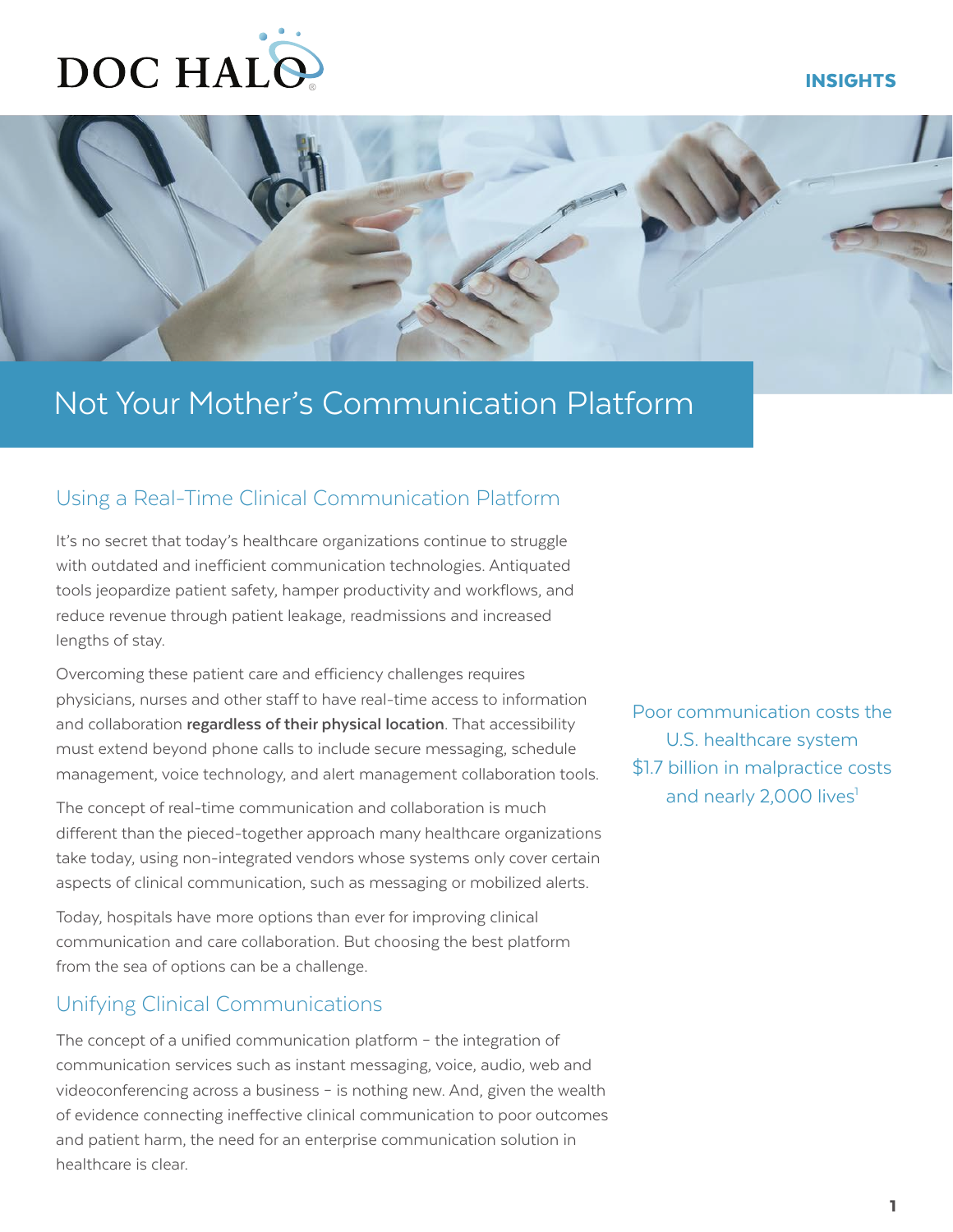## INSIGHTS

But the most effective unified communication platforms are developed keeping complex clinical workflows and patient privacy requirements of the healthcare environment top of mind.

Hospitals and health systems require a single platform to blanket the entire organization and beyond with fast, secure, accurate and coordinated communication. This communication platform must be at the center of all clinical systems in the hospital. Because patient care is closely tied to emergency alerts, lab results, electronic health records and more, all of those systems need to be accessible from the platform.

## Clinical Collaboration Today

The answer to the inefficient communication systems is the real-time clinical collaboration platform (RTCCP). The RTCCP takes the horizontal category of the unified communication platform and applies it vertically to the healthcare industry, providing the functionality that physicians, nurses and other healthcare professionals require.

While secure messaging is a foundational element of any platform for care team collaboration, **the complex clinical workflows and unique needs of healthcare providers demand more robust communication and collaboration capabilities.** The ability to quickly gather critical teams, find a specialist, manage alerts, and access critical tests quickly are just some of the capabilities hospitals need in a RTCCP.

A cloud-based clinical communication platform that is scalable, interoperable and configurable without the dangers of customization is key. Health systems with multiple locations often have clinicians who are mobile or work at several different facilities. The communication platform they use to communicate with one another requires that they not be tethered to an on-premise system.

An effective RTCCP should have the following main components, which can, ideally, be deployed in phases over time:

#### MESSAGING

In the past, many hospitals and health systems have approached secure messaging as a stand-alone solution. However, today's clinical messaging solution must integrate effectively with established workflow protocols and critical hospital systems, such as lab and PACS results, alerts, and on-call physician scheduling.

**As the foundation of a clinical communication platform, secure messaging gives health systems fast and efficient communication** 

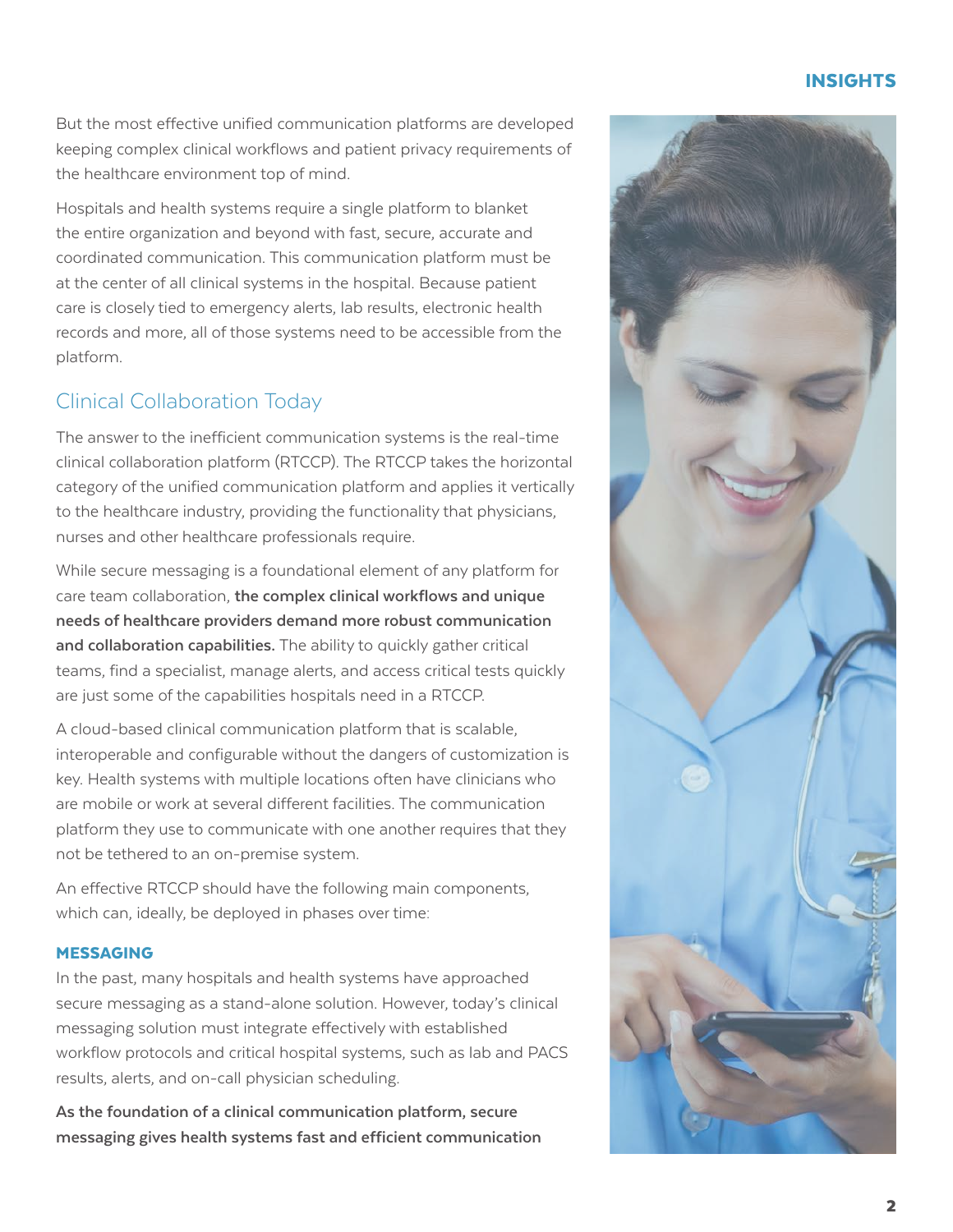**among care teams, preventing care delays and aligning physicians, nurses and clinicians in real-time, without risking the security of patient health information.** Ideally, the clinical messaging component offers a user experience similar to consumer messaging apps combined with healthcarespecific texting features. For example, with standard texting, messages are grouped together in one thread according to the contact. With secure clinical messaging, providers should be able to group message threads by patient or topic to ensure there is no confusion that could result in a medical error.

#### SCHEDULE MANAGEMENT

Paper schedules and homegrown scheduling tools still reign at many hospitals. But last minute shift changes make these tools less than helpful, leading healthcare providers to spend vast amounts of time tracking down specialists, on-call physicians and other members of a patient's care team.

A system wide schedule management tool is a powerful component of a comprehensive clinical communication platform. It should allow users to build schedules directly inside the communication platform or import schedules from an organization's existing scheduling tool and offer the ability for real-time schedule changes. Scheduling systems where clinicians can each the correct physicians on-call, charge nurses, critical teams and patient care teams – and then interact with them in real time – provides the patients with more efficient care.

Anyone in the hospital should be able to use the RTCCP's scheduling module to view code, STEMI, stroke and other critical teams, and activate the appropriate group at the onset of an emergency. The ability of a clinical communication platform to call a code effectively eliminates the need for pagers.

#### ALARM MANAGEMENT

Today's clinician is overwhelmed with notifications and alerts and can easily become desensitized, increasing the chances of missing a critical patient alert or making an error.

A clinical communication platform should consolidate the many alerts currently going to phones, pagers, nurses' stations and other places to one endpoint – the RTCCP. This functionality reduces ambient noise by replacing beeps and alarms with text messages. **The solution should deliver actionable alerts to the right clinicians, while differentiating alerts that are truly critical so that doctors and nurses can respond accordingly.**

#### **VOICE**

Often the care team needs to go beyond messaging to voice communication. A clinical communication platform's voice module must have best of breed call quality and reliability. It should offer the flexibility to

The Robert Wood Johnson Foundation reported that nurses waste, on average, one hour per shift tracking down physicians for a response regarding patients $2$